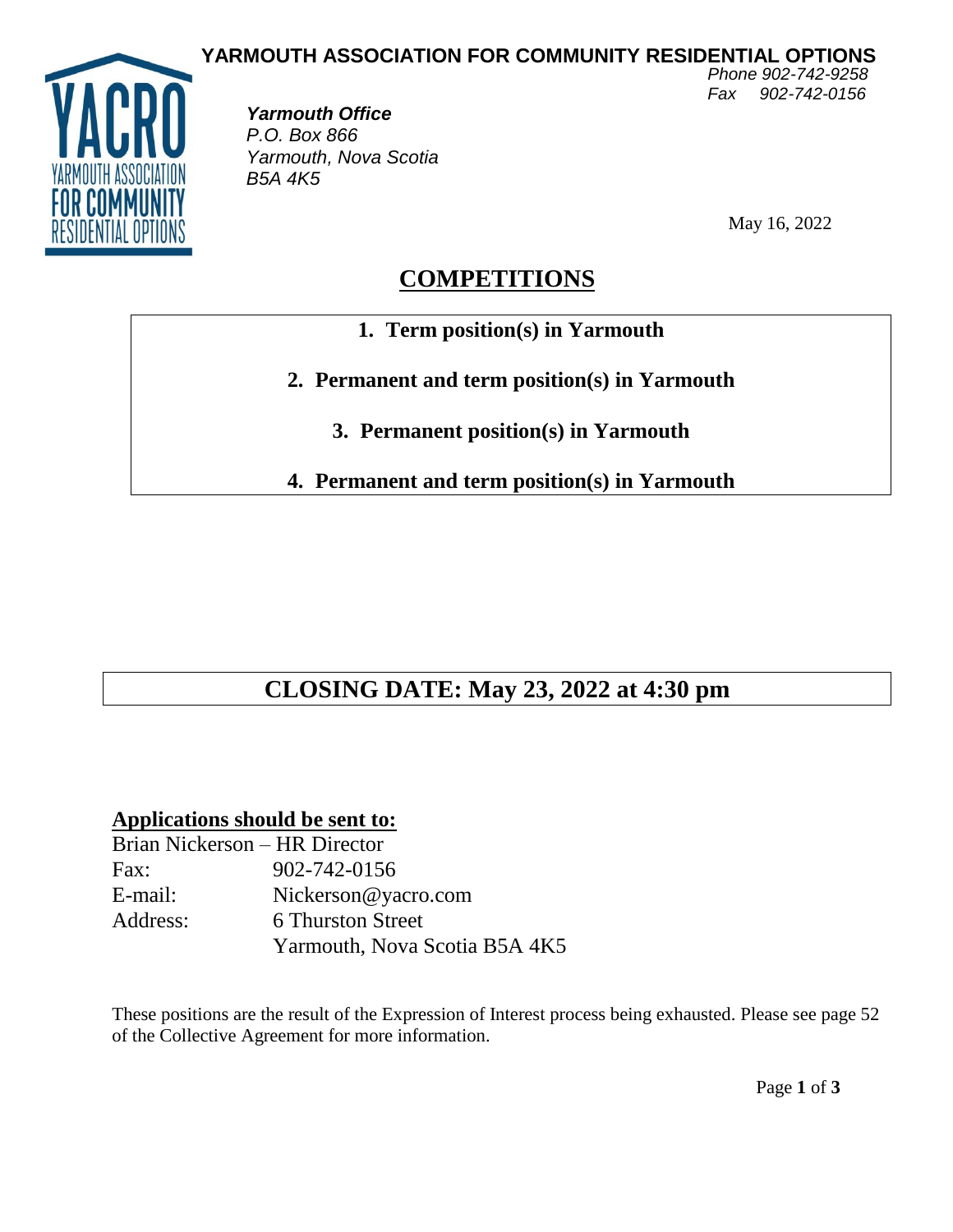#### **Qualifications:**

The ideal candidate must be trained and current in the seven core competencies outlined in the Provincial Standards to meet our minimum standards, and have experience working with people (children, adolescents or adults) who have a disability. Any post-secondary education in programs related to working in this field will be considered an asset. Some positions may require a mandatory driver who will need to utilize their personal vehicle. A valid driver's license and proof of vehicle insurance will be considered an asset. As a permanent staff person, it is our expectation that you will work a variety of shifts as required, and assume a level of responsibility regarding resident support that includes both day and night shifts.

This person must have the ability and the desire to provide a home where people will feel secure, feel good about themselves and feel accepted and valued as they are and for whom they are. He/she must be enthusiastic about developing programs, supporting people to live in the community, and exploring life with the people with whom they support.

The successful candidate must be like-minded to the principles and values of the Yarmouth Association for Community Residential Options.

She/he must have the ability to work independently and as part of a team, and must have the ability to make good judgments generally, and in times of crisis.

| <b>Notes:</b> |  |  | Positions will be awarded on the basis of qualifications and ability. |  |
|---------------|--|--|-----------------------------------------------------------------------|--|
|               |  |  |                                                                       |  |

- 2. Applicants must be able to fulfill all duties as described in the full job description, which is available at the office.
- 3. The following are the current hours for the posted position(s):

#### **Pleasant St.**

1. One term 40 hour position (approx. 3 months) Two term 32 hour positions (approx. 3 months)

#### **Forest St.**

2. One or more permanent 32 hour position(s) One term 32 hour position (approx. 3 months)

#### **Clements Ave.**

3. One or more permanent 32 hour position(s) One or more permanent 24 hour position(s)